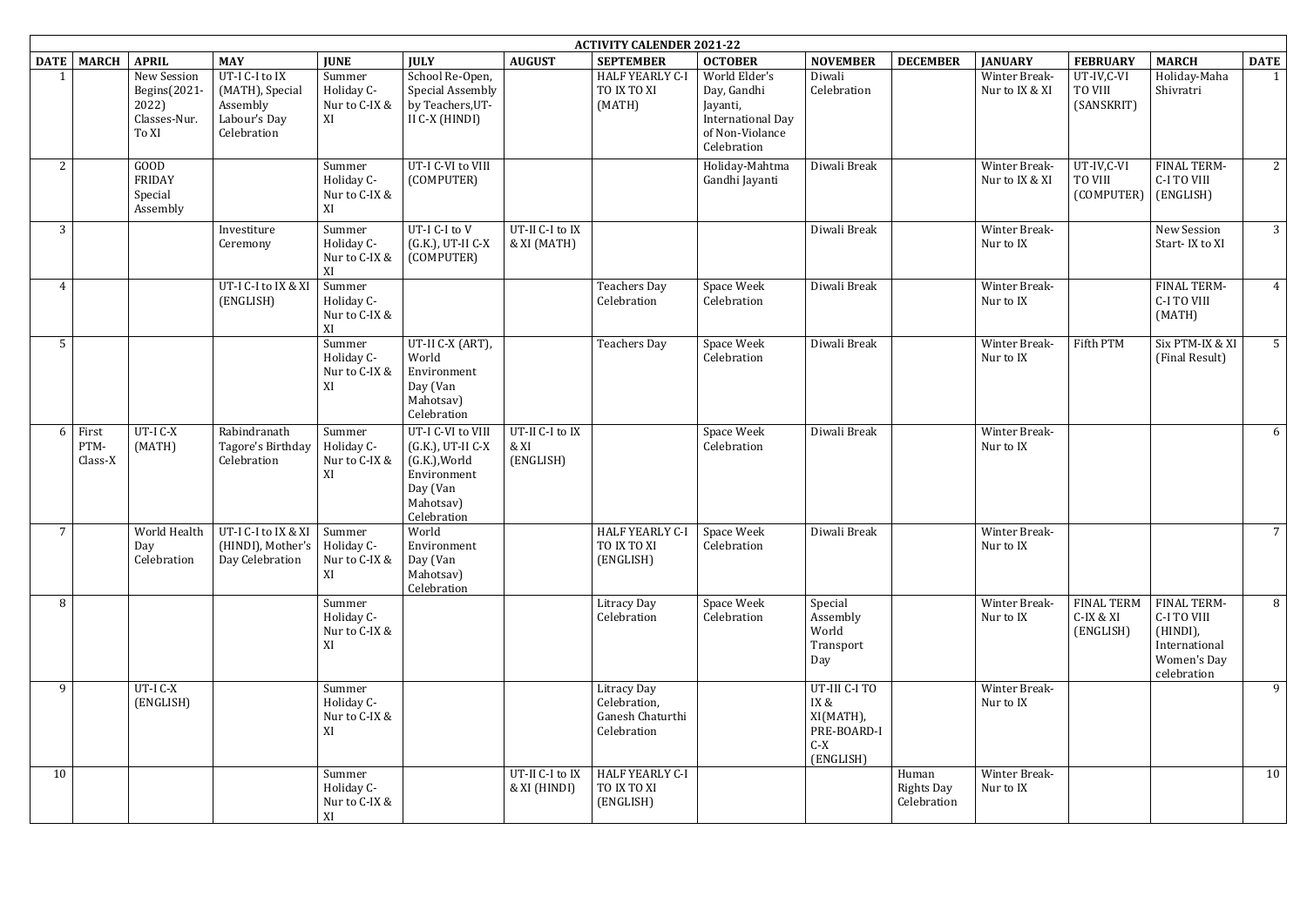| 11 |                                                                                                         | UT-I C-I to IX & XI<br>(EVS/SCIENCE)                                                                           | Summer Holiday<br>C-Nur to C-IX &<br>XI |                                                                                        |                                                                                                  |                             | PRE-BOARD-I<br>$C-X$ (S.ST.)                                                            |                                                                                             | PRE-BOARD-<br>III, C-X<br>(ENGLISH)                                             | <b>FINAL TERM</b><br>C-IX & XI<br>(MATH)      | <b>FINAL TERM-</b><br>C-I TO VIII<br>(EVS/SCIENCE) | 11 |
|----|---------------------------------------------------------------------------------------------------------|----------------------------------------------------------------------------------------------------------------|-----------------------------------------|----------------------------------------------------------------------------------------|--------------------------------------------------------------------------------------------------|-----------------------------|-----------------------------------------------------------------------------------------|---------------------------------------------------------------------------------------------|---------------------------------------------------------------------------------|-----------------------------------------------|----------------------------------------------------|----|
| 12 |                                                                                                         |                                                                                                                | Summer Holiday<br>C-Nur to C-IX &<br>XI |                                                                                        |                                                                                                  |                             | UT-III C-I TO<br>IX & XI<br>(ENGLISH)                                                   |                                                                                             |                                                                                 | Sarojni<br>Naidu's<br>Birthday<br>celebration |                                                    | 12 |
| 13 | Special<br>Assembly<br>Baishakhi<br>Celebrati<br>on,<br>Ambedka<br>jayanti, UT<br>$-I - C-X$<br>(HINDI) | UT-I C-I to V<br>(COMPUTER), C-<br>VI-IX & XI(S.ST.)                                                           | Summer Holiday<br>C-Nur to C-IX &<br>XI | UT-II C-I to IX & XI<br>(EVS/SCIENCE),<br><b>National Daughters</b><br>day Celebration |                                                                                                  | Autumn<br><b>Break</b>      | PRE-BOARD-I<br>C-X (HINDI),<br>Childrens Day<br>Celebration                             |                                                                                             | PRE-BOARD-<br>III, C-X<br>(MATH), Lohari<br>& Makar<br>Sankranti<br>Celebration |                                               |                                                    | 13 |
| 14 | Holiday-<br>Ambedka<br>r Jayanti                                                                        | Holiday-ID-Ul-<br>Fitar                                                                                        | Summer Holiday<br>C-Nur to C-IX &<br>XI | <b>Special Assembly</b><br>Hindi Diwas<br>Celebration                                  | <b>HALF YEARLY C-I</b><br>TO IX TO XI<br>(EVS/SCIENCE)                                           | Autumn<br><b>Break</b>      |                                                                                         | PRE-BOARD-<br>II C-X<br>(MATH),<br>National<br>Energy<br>Conservation<br>Day<br>Celebration | Holiday-Makar<br>Sankranti                                                      |                                               | FINAL TERM-<br>C-I TO V (ART)                      | 14 |
| 15 |                                                                                                         | First PTM-I to IX<br>& XI                                                                                      | Summer Holiday<br>C-Nur to C-IX &<br>XI | <b>Independence Day</b><br>Celebration                                                 |                                                                                                  | Autumn<br>Break-<br>Dussera | National Book<br>Week<br>Celebration                                                    |                                                                                             | PRE-BOARD-<br>III, C-X<br>(SCIENCE), UT-<br>IV, C-I TO IX &<br>XI (MATH)        | <b>FINAL TERM</b><br>C-IX & XI<br>(HINDI)     | <b>FINAL TERM-</b><br>C-VI TO VIII<br>(S(ST.)      | 15 |
| 16 | UT-I C-X<br>(SCIENCE                                                                                    | Summer Holiday<br>C-Nur to C-VIII                                                                              | Summer Holiday<br>C-Nur to C-IX &<br>XI |                                                                                        | World Ozone Day<br>Celebration                                                                   | Autumn<br><b>Break</b>      | UT-III C-I TO<br>IX & XI<br>(HINDI), PRE-<br><b>BOARD-I C-X</b><br>(MATH)               | PRE-BOARD-<br>II C-X<br>(SCIENCE)                                                           |                                                                                 | Vasant<br>Panchmi<br>Celebration              |                                                    | 16 |
| 17 | Special<br>Assembly<br>-World<br>Haritage<br>Day                                                        | Summer Holiday<br>C-Nur to C-VIII                                                                              | Summer Holiday<br>C-Nur to C-IX &<br>XI | UT-II C-I TO V (G.K.),<br>C-VITO IX & XI<br>(SST.)                                     | <b>HALF YEARLY C-I</b><br>TO V (G.K.) C- VI<br>TO XI (S.ST.)                                     | Autumn<br><b>Break</b>      | National Book<br>Week<br>Celebration                                                    |                                                                                             |                                                                                 |                                               |                                                    | 17 |
| 18 |                                                                                                         | <b>Summer Holiday</b><br>C-Nur to C-VIII &<br>Summer Camp,<br>UT-I C-IX &<br>XI(COMPUTER),<br>UT-II C-X (MATH) | Summer Holiday<br>C-Nur to C-IX &<br>XI |                                                                                        | <b>HALF YEARLY C-I</b><br>TO V (COMPUTER)<br>C-VI TO VIII<br>(SANSKRIT), C-IX<br>TO XI (COMPUTER |                             | PRE-BOARD-I<br>$C-X$<br>(SCIENCE)                                                       | PRE-BOARD-<br>II C-X<br>(ENGLISH)                                                           | PRE-BOARD-<br>III, C-X (S.ST.),<br>UT-IV, C-I TO<br>IX & XI<br>(ENGLISH)        | <b>FINAL TERM</b><br>C-IX & XI<br>(SCIENCE)   | Holiday-<br>Holi/Dulandi                           | 18 |
| 19 | School<br>Council<br>Election                                                                           | Summer Holiday<br>C-Nur to C-VIII &<br>Summer Camp                                                             | Summer Holiday<br>C-Nur to C-IX &<br>XI |                                                                                        |                                                                                                  |                             | Holiday-Guru<br>Nanak Jayanti                                                           |                                                                                             |                                                                                 |                                               |                                                    | 19 |
| 20 | UT-I C-X<br>(SST.)                                                                                      | Summer Holiday<br>C-Nur to C-VIII &<br>Summer Camp                                                             | Summer Holiday<br>C-Nur to C-IX &<br>XI |                                                                                        |                                                                                                  |                             | UT-III C-I TO<br>IX & XI<br>(EVS/SCIENC<br>E), PRE-<br><b>BOARD-I C-X</b><br>(COMPUTER) |                                                                                             | PRE-BOARD-<br>III, C-X (HINDI)                                                  |                                               |                                                    | 20 |